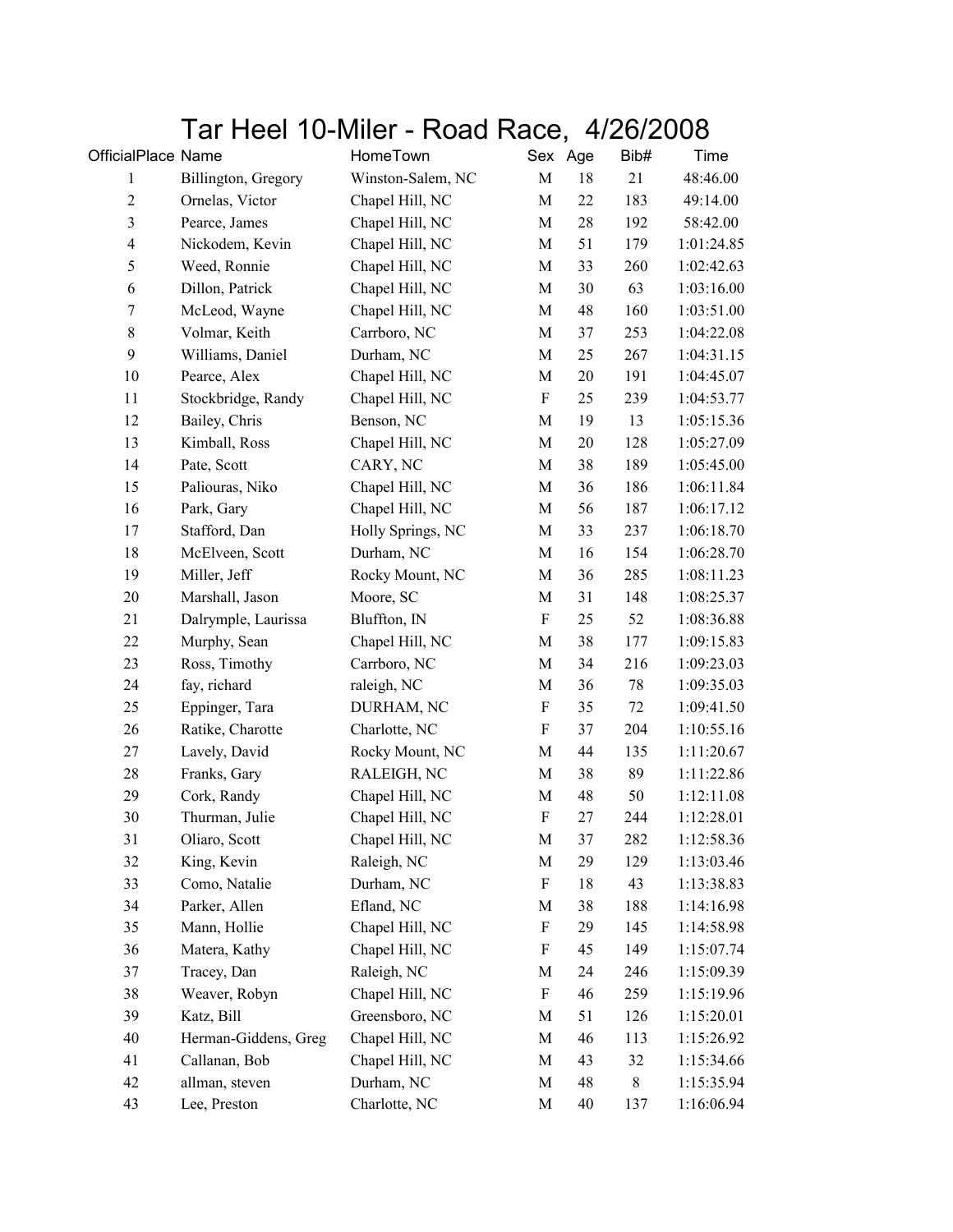| 44 | Northen, John       | Chapel Hill, NC       | M                         | 58 | 181 | 1:16:09.94 |
|----|---------------------|-----------------------|---------------------------|----|-----|------------|
| 45 | Brown, William      | Chapel Hill, NC       | M                         | 45 | 27  | 1:16:20.33 |
| 46 | DeVries, David      | Chapel Hill, NC       | M                         | 39 | 62  | 1:16:28.31 |
| 47 | DeVito, Ed          | Apex, NC              | M                         | 44 | 61  | 1:16:35.89 |
| 48 | Demko, Craig        | Cary, NC              | M                         | 38 | 60  | 1:17:07.91 |
| 49 | Miller, Walter      | Durham, NC            | M                         | 29 | 167 | 1:17:22.81 |
| 50 | Williams, Hope      | Durham, NC            | $\boldsymbol{\mathrm{F}}$ | 34 | 269 | 1:17:24.58 |
| 51 | Haslam, Claire      | Winston-Salem, NC     | $\boldsymbol{\mathrm{F}}$ | 27 | 276 | 17:30.0    |
| 52 | vukin, joseph       | DURHAM, NC            | M                         | 29 | 255 | 1:17:34.22 |
| 53 | Solomon, Mark       | DURHAM, NC            | M                         | 39 | 233 | 1:17:44.38 |
| 54 | Schraff, Larissa    | Chapel Hill, NC       | $\boldsymbol{\mathrm{F}}$ | 40 | 222 | 1:17:46.16 |
| 55 | Gilchrist, Michael  | Durham, NC            | M                         | 31 | 99  | 1:17:49.75 |
| 56 | Matson, Abby        | Chapel Hill, NC       | $\boldsymbol{\mathrm{F}}$ | 23 | 151 | 1:17:58.86 |
| 57 | Jania, Leigh        | Durham, NC            | $\boldsymbol{\mathrm{F}}$ | 30 | 125 | 1:18:07.17 |
| 58 | Ives, Rebecca       | Durham, NC            | $\boldsymbol{\mathrm{F}}$ | 34 | 121 | 1:18:18.49 |
| 59 | Davis, Ben          | Carrboro, NC          | M                         | 36 | 56  | 1:18:23.22 |
| 60 | Williams, Doug      | Chapel Hill, NC       | $\mathbf M$               | 23 | 268 | 1:18:30.07 |
| 61 | Doyle, William      | Chapel Hill, NC       | M                         | 38 | 65  | 1:18:40.07 |
| 62 | Bushey, Erin        | RALEIGH, NC           | F                         | 26 | 31  | 1:18:47.96 |
| 63 | Mistry, Kshitij     | Chapel Hill, NC       | M                         | 36 | 169 | 1:18:48.00 |
| 64 | Sherburne, Mark     | Chapel Hill, NC       | M                         | 40 | 226 | 1:18:50.09 |
| 65 | Williams, Douglas   | <b>GRAHAM, NC</b>     | M                         | 49 | 277 | 1:19:05.85 |
| 66 | Dudley, Cosby       | Chapel Hill, NC       | m                         | 47 | 66  | 1:19:14.74 |
| 67 | Osborne, Jason      | Raleigh, NC           | M                         | 39 | 184 | 1:19:21.04 |
| 68 | Finkelstein, Eric   | Chapel Hill, NC       | M                         | 38 | 81  | 1:19:24.91 |
| 69 | Kauftheil, Randy    | Chapel Hill, NC       | M                         | 49 | 127 | 1:19:42.04 |
| 70 | Reid, Fred          | Anderson, SC          | M                         | 51 | 206 | 1:20:06.70 |
| 71 | Cawley, Thomas      | Chapel Hill, NC       | M                         | 39 | 34  | 1:20:07.95 |
| 72 | Gualtieri-Reed, Liz | Chapel Hill, NC       | F                         | 39 | 105 | 1:20:16.55 |
| 73 | Gregg, Byron        | Cary, NC              | M                         | 37 | 103 | 1:20:28.62 |
| 74 | Meredith, Dave      | Durham, NC            | M                         | 40 | 163 | 1:20:33.81 |
| 75 | Leydon, Edward      | Durham, NC            | M                         | 63 | 138 | 1:20:39.04 |
| 76 | Knox, Chandler      | Charlotte, NC         | M                         | 18 | 131 | 1:20:39.62 |
| 77 | Foy, Robert         | Chapel Hill, NC       | M                         | 47 | 88  | 1:20:56.62 |
| 78 | Ruderman, Darielle  | DURHAM, NC            | F                         | 40 | 218 | 1:21:10.62 |
| 79 | Brandon, Julia      | Durham, NC            | F                         | 35 | 287 | 1:21:32.17 |
| 80 | Mehaffey, Mark      | <b>BURLINGTON, NC</b> | M                         | 42 | 278 | 1:21:46.68 |
| 81 | Bachl, Carolyn      | Raleigh, NC           | F                         | 36 | 12  | 1:21:46.81 |
| 82 | Murphy, Katie       | DURHAM, NC            | F                         | 31 | 176 | 1:22:00.41 |
| 83 | Clough, Jenny       | Chapel Hill, NC       | F                         | 43 | 41  | 1:22:01.37 |
| 84 | Samuel, Carolyn     | Carrboro, NC          | F                         | 28 | 219 | 1:22:03.37 |
| 85 | Kirk, Kevin         | Durham, NC            | M                         | 47 | 130 | 1:22:22.92 |
| 86 | Allen, Jeffery      | Hillsborough, NC      | M                         | 41 | 6   | 1:22:32.55 |
| 87 | Myers, Clint        | Chapel Hill, NC       | M                         | 34 | 178 | 1:22:37.55 |
| 88 | Wander, Anne        | Chapel Hill, NC       | $\boldsymbol{\mathrm{F}}$ | 47 | 258 | 1:22:38.55 |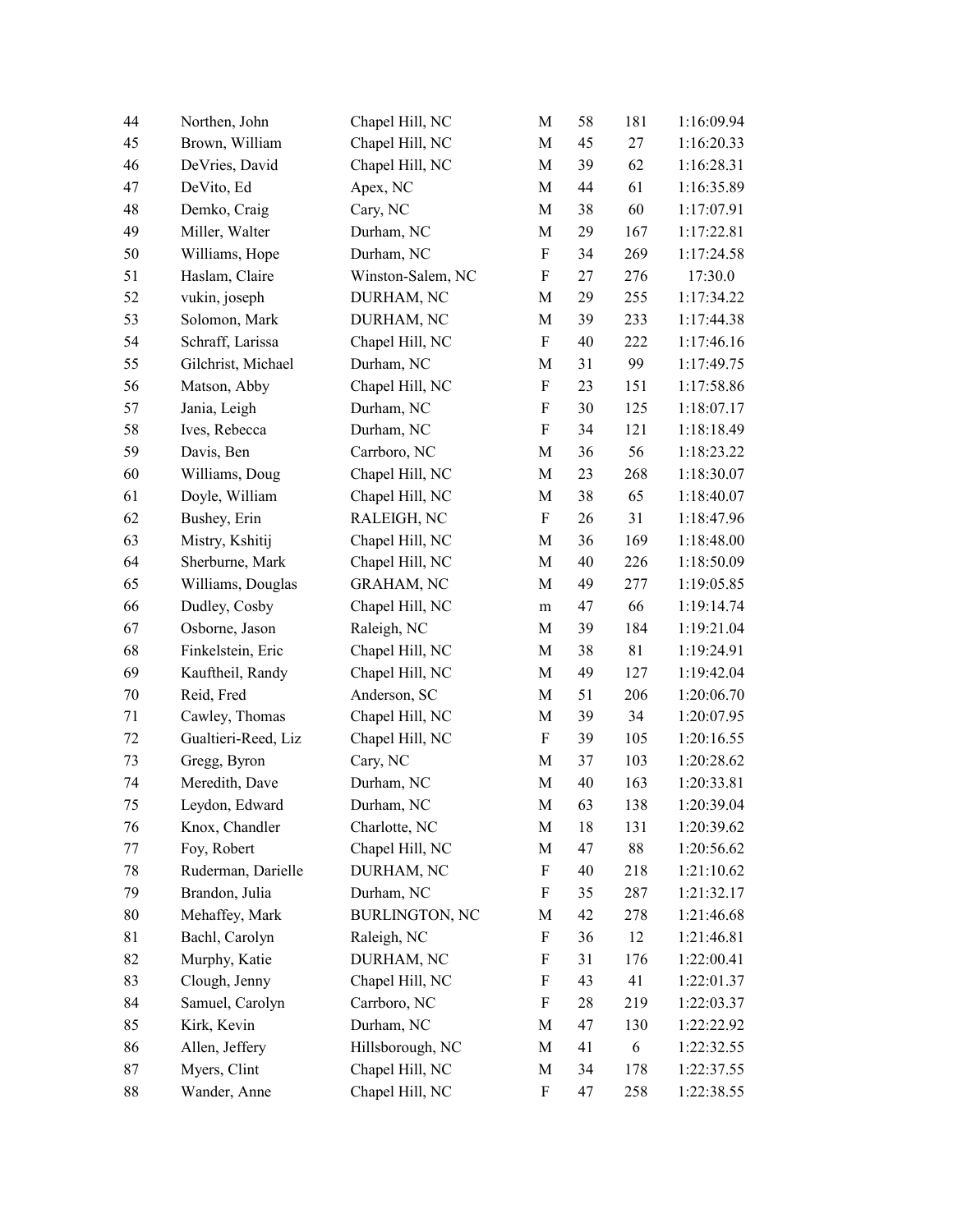| 89  | Christine, Sandra     | Raleigh, NC      | $\boldsymbol{\mathrm{F}}$ | 46 | 38             | 1:22:44.59 |
|-----|-----------------------|------------------|---------------------------|----|----------------|------------|
| 90  | Roe, Laura            | Chapel Hill, NC  | F                         | 35 | 213            | 1:22:56.34 |
| 91  | Gschwind, Gerald      | Raleigh, NC      | M                         | 38 | 104            | 1:23:05.91 |
| 92  | Friedell, Sarah       | Chapel Hill, NC  | $\boldsymbol{\mathrm{F}}$ | 24 | 91             | 1:23:22.39 |
| 93  | Mantilla, Melissa     | Raleigh, NC      | $\boldsymbol{\mathrm{F}}$ | 24 | 146            | 1:23:34.55 |
| 94  | Gale, w. Patrick      | Chapel Hill, NC  | $\mathbf M$               | 34 | 275            | 1:23:45.90 |
| 95  | Balduino, Steven      | Chapel Hill, NC  | M                         | 24 | 15             | 1:23:54.26 |
| 96  | Gayek, Peter          | Chapel Hill, NC  | M                         | 50 | 97             | 1:23:57.69 |
| 97  | DAvis, Amy            | Raleigh, NC      | F                         | 42 | 55             | 1:24:09.49 |
| 98  | davis, sara           | RALEIGH, NC      | F                         | 31 | 59             | 1:24:45.63 |
| 99  | Perkis, Laurie        | RALEIGH, NC      | F                         | 32 | 193            | 1:24:45.94 |
| 100 | Gaudet, Julia         | Raleigh, NC      | $\boldsymbol{\mathrm{F}}$ | 22 | 96             | 1:24:51.25 |
| 101 | McKnight, Patricia    | Chapel Hill, NC  | $\boldsymbol{\mathrm{F}}$ | 44 | 274            | 1:24:57.25 |
| 102 | Cooper, Chad          | Apex, NC         | M                         | 39 | 47             | 1:24:57.72 |
| 103 | Roche, Kyle           | Concord, NC      | M                         | 19 | 211            | 1:25:04.80 |
| 104 | roche, joseph         | Concord, NC      | M                         | 51 | 210            | 1:25:04.89 |
| 105 | Walker, John          | Pittsboro, NC    | M                         | 40 | 256            | 1:25:08.99 |
| 106 | Gloag, Oliver         | Carrboro, NC     | M                         | 38 | 100            | 1:25:16.59 |
| 107 | Carmouche, Kristen    | Chapel Hill, NC  | F                         | 33 | 33             | 1:25:29.47 |
| 108 | Saussy, Casey         | Chapel Hill, NC  | $\boldsymbol{\mathrm{F}}$ | 43 | 220            | 1:25:30.69 |
| 109 | Charney, Amy          | Chapel Hill, NC  | F                         | 39 | 35             | 1:25:37.83 |
| 110 | Egel, Valerie         | Durham, NC       | F                         | 29 | 69             | 1:25:43.75 |
| 111 | Cocowitch, Andrew     | Raleigh, NC      | M                         | 30 | 42             | 1:25:47.85 |
| 112 | Blanks, Gilbert       | Jackson, MI      | M                         | 47 | 286            | 1:26:09.35 |
| 113 | Smith, Matt           | Chapel Hill, NC  | M                         | 34 | 230            | 1:26:26.70 |
| 114 | Sheldon, Christian    | Chapel Hill, NC  | M                         | 28 | 225            | 1:26:35.53 |
| 115 | TIMBERLAKE, ED        | LEXINGTON, NC    | M                         | 47 | 245            | 1:26:37.35 |
| 116 | Beard, Mandy          | Chapel Hill, NC  | F                         | 35 | 17             | 1:26:39.24 |
| 117 | Farer, Sabine         | Chapel Hill, NC  | F                         | 36 | 74             | 1:26:51.63 |
| 118 | Corbett, William      | Durham, NC       | M                         | 33 | 49             | 1:27:02.68 |
| 119 | Van Ark, Jonathan     | Chapel Hill, NC  | $\mathbf M$               | 46 | 251            | 1:27:03.92 |
| 120 | Moravec, Alexandra    | Chapel Hill, NC  | $\boldsymbol{\mathrm{F}}$ | 27 | 173            | 1:27:43.22 |
| 121 | Halley, Meghan        | Carrboro, NC     | F                         | 26 | 107            | 1:27:43.69 |
| 122 | Lackey, Steve         | Chapel Hill, NC  | M                         | 37 | 273            | 1:27:46.69 |
| 123 | Vukin, Anna           | DURHAM, NC       | F                         | 27 | 254            | 1:27:48.69 |
| 124 | Polk-Williams, Alison | Chapel Hill, NC  | F                         | 27 | 198            | 1:27:52.88 |
| 125 | Austin, Chad          | Raleigh, NC      | M                         | 34 | 11             | 1:27:53.62 |
| 126 | Farrelly, Matthew     | Hillsborough, NC | M                         | 40 | 75             | 1:27:57.49 |
| 127 | Braswell, Robert      | Hickory, NC      | M                         | 48 | 23             | 1:27:58.49 |
| 128 | Allen, Cheryl         | Chapel Hill, NC  | F                         | 38 | 5              | 1:27:59.49 |
| 129 | Merritt, Kathy        | Chapel Hill, NC  | F                         | 53 | 164            | 1:27:59.96 |
| 130 | Allen, Bruce          | Chapel Hill, NC  | M                         | 39 | $\overline{4}$ | 1:28:00.34 |
| 131 | Clements, Kyle        | Chapel Hill, NC  | M                         | 39 | 40             | 1:28:05.02 |
| 132 | Van Sant, Laura       | Chapel Hill, NC  | F                         | 41 | 252            | 1:28:08.02 |
| 133 | Powers, Dorothy       | Chapel Hill, NC  | F                         | 25 | 200            | 1:28:15.02 |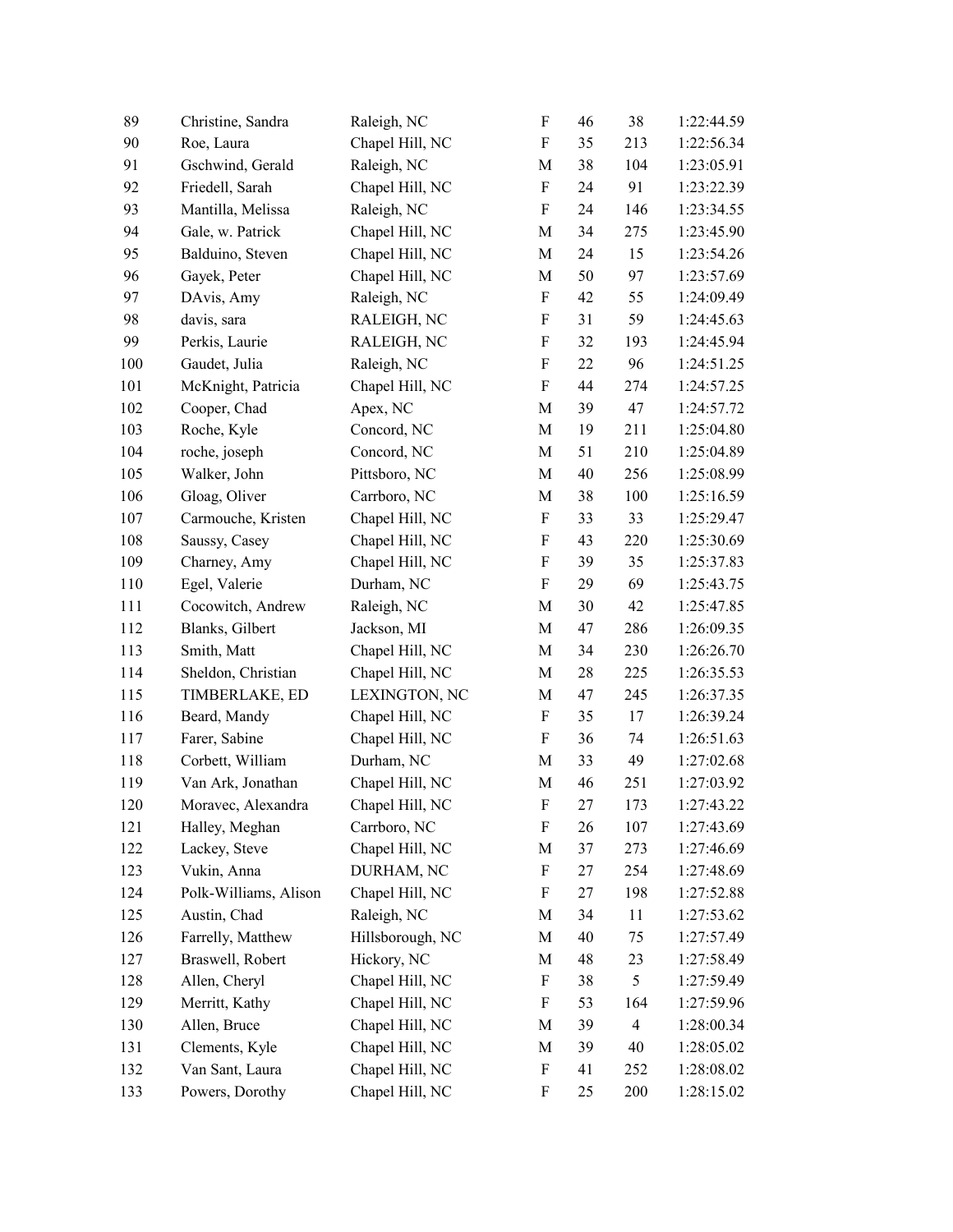| 134 | Evans, Dionne        | Greenville, NC   | $\boldsymbol{\mathrm{F}}$ | 36 | 73  | 1:28:23.85 |
|-----|----------------------|------------------|---------------------------|----|-----|------------|
| 135 | Miller, Stephanie    | Chapel Hill, NC  | $\boldsymbol{\mathrm{F}}$ | 46 | 166 | 1:28:27.95 |
| 136 | Iacono, Stacey       | Pittsboro, NC    | $\boldsymbol{\mathrm{F}}$ | 41 | 120 | 1:28:36.50 |
| 137 | Davis, Beth          | Chapel Hill, NC  | $\boldsymbol{\mathrm{F}}$ | 39 | 57  | 1:28:40.96 |
| 138 | Ring, Kimberly       | Chapel Hill, NC  | $\boldsymbol{\mathrm{F}}$ | 38 | 209 | 1:28:44.96 |
| 139 | Bryan, Hope          | Chapel Hill, NC  | $\boldsymbol{\mathrm{F}}$ | 50 | 30  | 1:28:46.96 |
| 140 | O'Brien, Kelley      | Carrboro, NC     | $\boldsymbol{\mathrm{F}}$ | 31 | 182 | 1:28:59.21 |
| 141 | Ross, Coleman        | Chapel Hill, NC  | M                         | 65 | 214 | 1:29:00.62 |
| 142 | Gourley, Georgia     | Chapel Hill, NC  | $\boldsymbol{\mathrm{F}}$ | 22 | 101 | 1:29:09.62 |
| 143 | Rankin, Lori         | Durham, NC       | $\boldsymbol{\mathrm{F}}$ | 41 | 203 | 1:29:09.70 |
| 144 | Fish, Eric           | Carrboro, NC     | M                         | 35 | 83  | 1:29:12.19 |
| 145 | Wu, Kevin            | Carrboro, NC     | M                         | 23 | 270 | 1:29:12.52 |
| 146 | Cook, Philip         | Chapel Hill, NC  | M                         | 61 | 46  | 1:29:20.47 |
| 147 | Spizzo, Tanya        | Waxhaw, NC       | F                         | 40 | 236 | 1:29:21.04 |
| 148 | Epperson, Jennifer   | Durham, NC       | $\boldsymbol{\mathrm{F}}$ | 29 | 71  | 1:29:38.92 |
| 149 | Knox, Steve          | Charlotte, NC    | M                         | 46 | 132 | 1:29:39.62 |
| 150 | Rabenold, Patrick    | Carrboro, NC     | M                         | 28 | 202 | 1:30:28.62 |
| 151 | Hobbie, Amy          | Carrboro, NC     | $\boldsymbol{\mathrm{F}}$ | 26 | 114 | 1:30:29.76 |
| 152 | McGlinn, Lisa        | Chapel Hill, NC  | $\boldsymbol{\mathrm{F}}$ | 39 | 155 | 1:30:35.27 |
| 153 | Connolly, Mark       | Raleigh, NC      | M                         | 51 | 45  | 1:30:39.80 |
| 154 | Grahn, Frederick     | Cary, NC         | M                         | 34 | 102 | 1:30:42.80 |
| 155 | Farris, Rebekah      | Durham, NC       | F                         | 25 | 76  | 1:31:19.86 |
| 156 | Farris, William      | Durham, NC       | M                         | 26 | 77  | 1:31:20.45 |
| 157 | charney, jonathan    | Chapel Hill, NC  | M                         | 40 | 36  | 1:31:21.86 |
| 158 | Ivins, Sally         | Carrboro, NC     | $\boldsymbol{\mathrm{F}}$ | 52 | 122 | 1:31:46.49 |
| 159 | Van Ark, Gwen        | Chapel Hill, NC  | $\rm F$                   | 44 | 250 | 1:31:48.95 |
| 160 | Walker, Kathy        | Chapel Hill, NC  | $\boldsymbol{\mathrm{F}}$ | 35 | 257 | 1:32:01.95 |
| 161 | Connolly, Leonela    | Raleigh, NC      | $\boldsymbol{\mathrm{F}}$ | 43 | 44  | 1:32:03.95 |
| 162 | Leatherland, Brian   | Hillsborough, NC | M                         | 34 | 279 | 1:32:05.95 |
| 163 | Haines, Josh         | Pinehurst, NC    | M                         | 34 | 106 | 1:32:08.72 |
| 164 | Pearce, Stacey       | WAKE FOREST, NC  | $\boldsymbol{\mathrm{F}}$ | 27 | 283 | 1:32:26.51 |
| 165 | Lagina, Suzanne      | Chapel Hill, NC  | ${\bf F}$                 | 61 | 134 | 1:33:14.34 |
| 166 | Clarke, Dee Anna     | stanley, NC      | F                         | 29 | 39  | 1:33:17.67 |
| 167 | schmidt, david       | Chapel Hill, NC  | M                         | 51 | 221 | 1:33:48.90 |
| 168 | londe, david         | raleigh, NC      | M                         | 41 | 139 | 1:34:04.94 |
| 169 | Madden, William      | Chapel Hill, NC  | M                         | 38 | 144 | 1:34:14.57 |
| 170 | Disser, Brooke       | Carrboro, NC     | F                         | 25 | 64  | 1:34:15.15 |
| 171 | Whitfield, Robert    | Hillsborough, NC | M                         | 61 | 266 | 1:34:18.47 |
| 172 | Padykula, Karen      | Durham, NC       | F                         | 24 | 185 | 1:35:17.49 |
| 173 | Brown, Heather       | Charlotte, NC    | F                         | 35 | 25  | 1:35:18.49 |
| 174 | Bauer, Sonia         | RALEIGH, NC      | F                         | 29 | 16  | 1:35:23.82 |
| 175 | Frazer, Nicole       | Durham, NC       | F                         | 27 | 90  | 1:35:24.01 |
| 176 | Brunner, Allan       | CARY, NC         | M                         | 45 | 29  | 1:35:26.51 |
| 177 | Schwartz, Amie       | Chapel Hill, NC  | F                         | 41 | 223 | 1:35:35.50 |
| 178 | Heetderks, Elizabeth | Chapel Hill, NC  | F                         | 37 | 110 | 1:35:37.03 |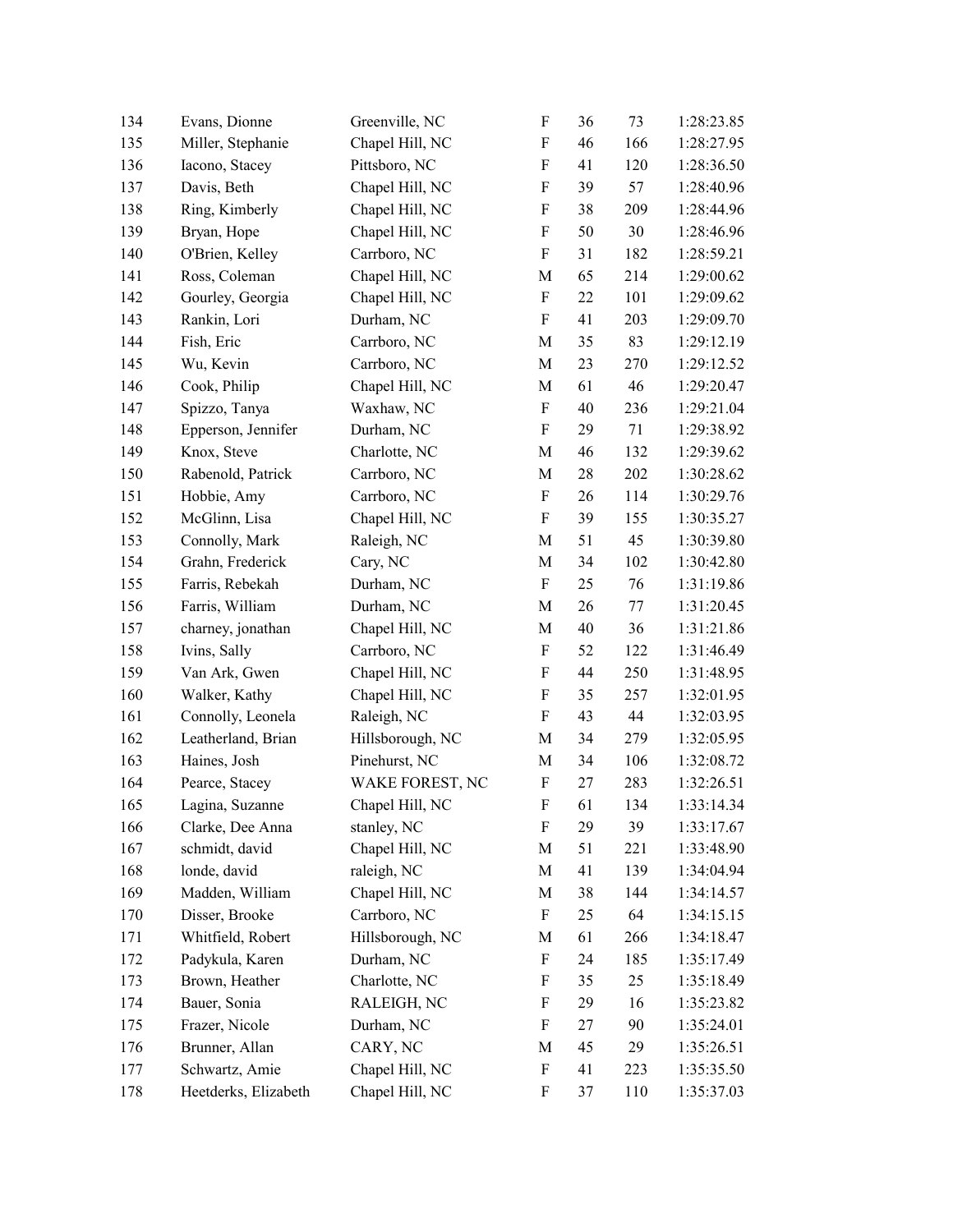| 179 | Ford, Monica                              | Chapel Hill, NC        | $\boldsymbol{\mathrm{F}}$ | 40 | 86             | 1:35:37.35 |
|-----|-------------------------------------------|------------------------|---------------------------|----|----------------|------------|
| 180 | Flynn, Tim                                | Chapel Hill, NC        | $\mathbf M$               | 49 | 85             | 1:35:49.98 |
| 181 | Fenwick, Karissa                          | Durham, NC             | $\boldsymbol{\mathrm{F}}$ | 25 | 79             | 1:36:01.98 |
| 182 | Finnegan, Tim                             | Durham, NC             | M                         | 36 | 82             | 1:36:11.07 |
| 183 | Bailey-Pridham, RosemaryChapel Hill, NC   |                        | $\boldsymbol{\mathrm{F}}$ | 22 | 14             | 1:36:32.45 |
| 184 | Allen, Juliet                             | Hillsborough, NC       | $\rm F$                   | 35 | $\tau$         | 1:36:48.12 |
| 185 | Bolick, Cheryl                            | Chapel Hill, NC        | $\boldsymbol{\mathrm{F}}$ | 38 | 22             | 1:37:10.28 |
| 186 | Long, Karyn                               | CARY, NC               | $\boldsymbol{\mathrm{F}}$ | 35 | 141            | 1:37:21.16 |
| 187 | holtry, matt                              | Carrboro, NC           | $\mathbf M$               | 29 | 118            | 1:38:02.18 |
| 188 | Artin, Kate                               | Durham, NC             | $\rm F$                   | 31 | 9              | 1:38:18.22 |
| 189 | Matteo, Rebecca                           | Durham, NC             | $\boldsymbol{\mathrm{F}}$ | 34 | 152            | 1:38:19.20 |
| 190 | Davenport, Laura                          | Chapel Hill, NC        | $\boldsymbol{\mathrm{F}}$ | 21 | 54             | 1:38:39.67 |
| 191 | Agatucci, Kim                             | Chapel Hill, NC        | F                         | 39 | $\mathfrak{Z}$ | 1:38:57.22 |
| 192 | Whitaker, Libby                           | Chapel Hill, NC        | F                         | 38 | 263            | 1:39:06.78 |
| 193 | Bedford, James                            | Chapel Hill, NC        | M                         | 22 | 19             | 1:39:11.62 |
| 194 | Bedford, Lindsay                          | Chapel Hill, NC        | $\boldsymbol{\mathrm{F}}$ | 24 | 20             | 1:39:14.85 |
| 195 | Whitelaw, Gayle                           | Saddle Brook, NJ       | $\boldsymbol{\mathrm{F}}$ | 36 | 264            | 1:39:42.66 |
| 196 | Perry, Susan                              | Asheville, NC          | M                         | 44 | 194            | 1:39:57.09 |
| 197 | Siegel, Maria                             | DURHAM, NC             | F                         | 33 | 229            | 1:40:15.41 |
| 198 | Wheeling, Marisa                          | Charlotte NC 28209, NC | $\boldsymbol{\mathrm{F}}$ | 31 | 262            | 1:40:40.61 |
| 199 | Lazo, Jennifer                            | Advance, NC            | $\boldsymbol{\mathrm{F}}$ | 29 | 136            | 1:40:43.90 |
| 200 | Learie, Joseph                            | Raleigh, NC            | $\mathbf M$               | 47 | 284            | 1:41:08.89 |
| 201 | mitsock, margaret                         | Creedmoor, NC          | $\boldsymbol{\mathrm{F}}$ | 36 | 171            | 1:41:24.39 |
| 202 | Richard, Rebecca                          | Chapel Hill, NC        | $\boldsymbol{\mathrm{F}}$ | 32 | 208            | 1:41:38.38 |
| 203 | Nolte, Patti                              | Apex, NC               | F                         | 50 | 180            | 1:42:11.36 |
| 204 | Persaud, Raj                              | Chapel Hill, NC        | M                         | 37 | 195            | 1:42:15.10 |
| 205 | Fuchs, Erin                               | Carrboro, NC           | F                         | 30 | 92             | 1:43:07.08 |
| 206 | Fuchs, Stephen                            | Carrboro, NC           | $\mathbf M$               | 30 | 93             | 1:43:07.34 |
| 207 | Eidenier, Emily                           | Hillsborough, NC       | $\rm F$                   | 27 | 70             | 1:43:23.84 |
| 208 | Jackson, Laurie                           | CARY, NC               | $\mathbf M$               | 41 | 124            | 1:43:39.87 |
| 209 | Wertley-Rotenberry, Julia Chapel Hill, NC |                        | $\boldsymbol{\mathrm{F}}$ | 36 | 261            | 1:43:47.66 |
| 210 | Micciche, Tracy                           | Cary, NC               | F                         | 38 | 165            | 1:44:04.88 |
| 211 | Shull, DeeDee                             | Chapel Hill, NC        | $\boldsymbol{\mathrm{F}}$ | 44 | 228            | 1:45:07.27 |
| 212 | Chojnacki, Evelyn                         | Morrisville, NC        | F                         | 28 | 37             | 1:46:29.91 |
| 213 | Ferrick, Lilly                            | Durham, NC             | F                         | 41 | $80\,$         | 1:46:31.55 |
| 214 | McKune, Anne                              | DURHAM, NC             | F                         | 28 | 158            | 1:46:47.37 |
| 215 | Beck, Chrissy                             | DURHAM, NC             | F                         | 41 | 18             | 1:46:48.18 |
| 216 | Artin, Keith                              | Durham, NC             | M                         | 37 | 10             | 1:47:21.18 |
| 217 | Turner, Lisa                              | Chapel Hill, NC        | F                         | 41 | 248            | 1:47:51.53 |
| 218 | McDermott, Katie                          | Chapel Hill, NC        | F                         | 25 | 153            | 1:47:57.64 |
| 219 | MacCormick, Marian                        | RALEIGH, NC            | F                         | 48 | 143            | 1:48:26.18 |
| 220 | Stafford, Renae                           | Carrboro, NC           | F                         | 50 | 281            | 1:49:10.82 |
| 221 | Stubbs, Cassandra                         | Durham, NC             | F                         | 34 | 240            | 1:50:32.50 |
|     |                                           |                        |                           |    |                |            |